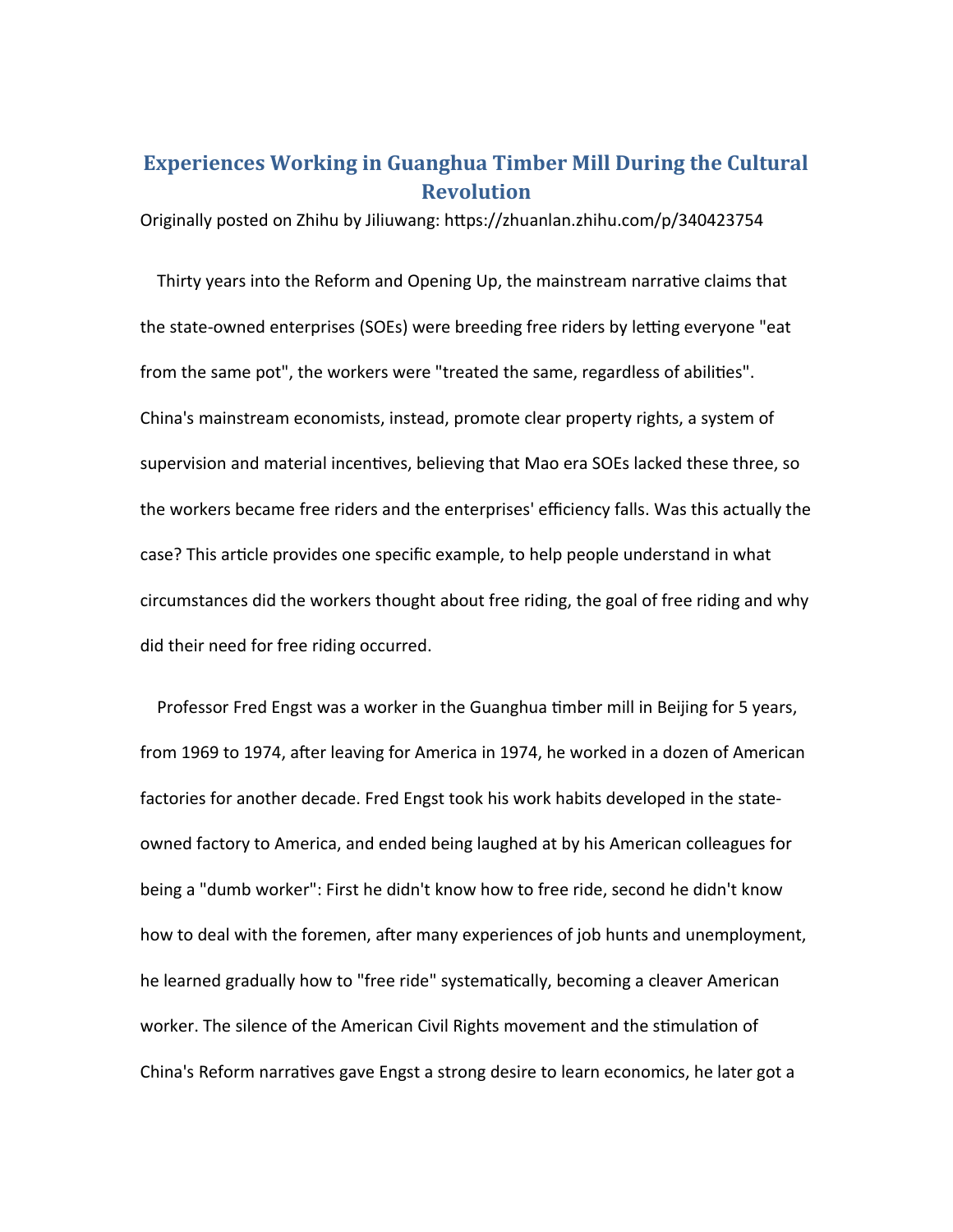doctorate degree and teaches in a university. This article is formed from the interviewer Lao Tian compiling a discussion with Engst in Wuhan, plus later interviews in Beijing.

 In 1968 the workers' and soldiers' propaganda teams entered the schools, an old worker specifically talked to me, saying that I shouldn't join the factional struggles. At the end of the year, the "Down to the countryside" campaign began, some people had backdoors and enlisted, most students were mobilised to go to the countryside, I was considered a graduate from junior high school in 1968, most of my classmates registered to go to Shanxi, Inner Mongolia, and a lot went to the Huanglin county in Shaanxi, but the directors of the school didn't allow me to go down to the countryside. I didn't think life in the countryside was hard, of course, the Caotan farm was better compared to most villages, so it was manageable, I didn't think about my careers going ahead, just that most of my classmates went, the land was vast, and there were many achievements to be made, so I wanted to go.

 Some officials liked to be special, so they applied their own mindsets to others, thinking that others wanted to be special too, and was determined to not let me go to the countryside. The school didn't want me to go so I went to the district Revolutionary Committee, still, they didn't allow it, even the municipal Revolutionary Committee didn't allow it. This kind of "thinking for others" seemed common, rightists "think for others" according to their own mindsets and say Premier Zhou was sucking up to his superior and that Chairman Mao was obsessed with power. Later, my younger brother and sister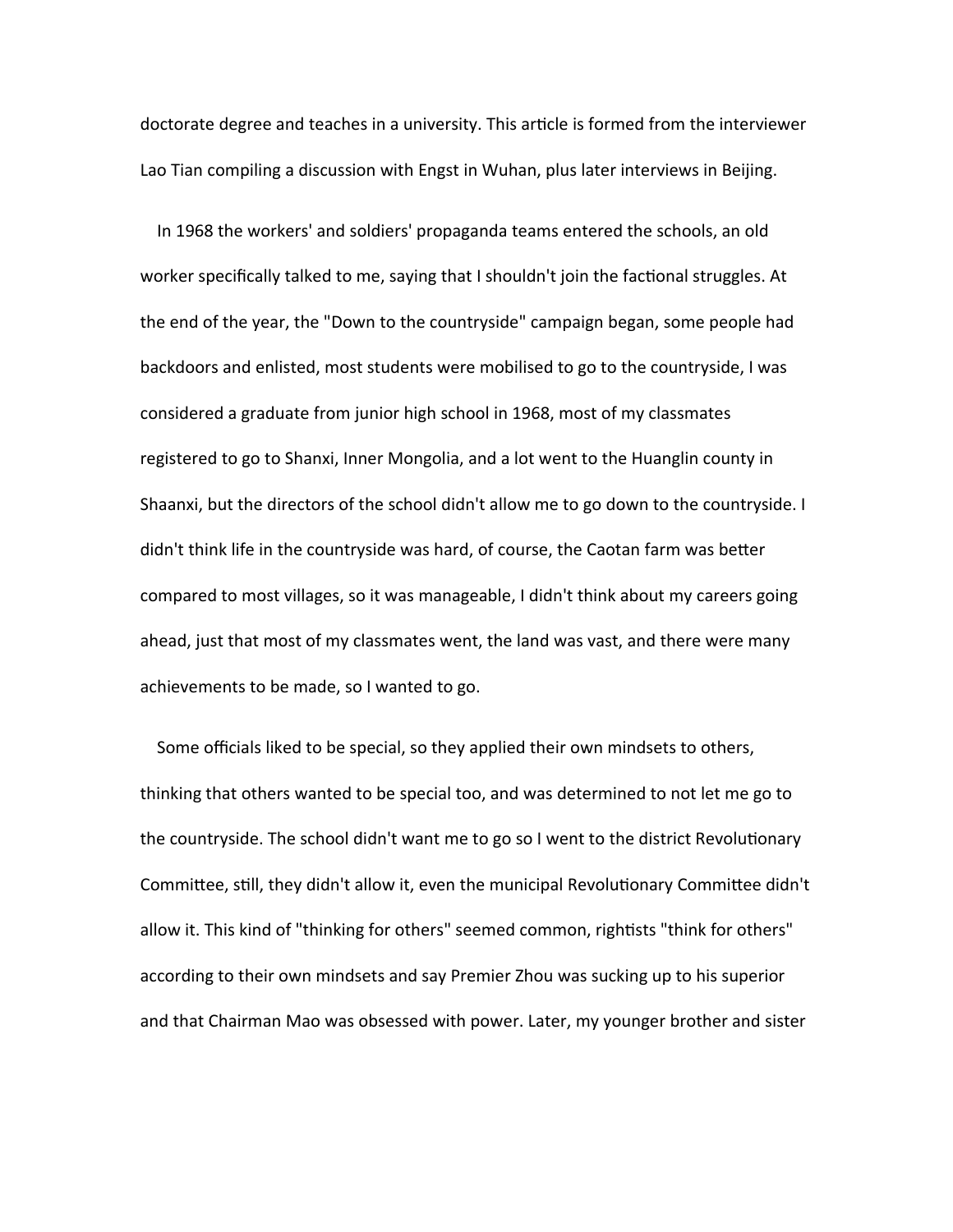went down to the countryside, a pasture in Anhui, this was related to my long-term struggle, so the policy was a bit open for them.

 In the end, I was allocated to the Guanghua timber mill, the factory was outside of the Guangqu gate, a central enterprise built in the early 50s, some 3000 people worked there, I started my work after 1968's Spring Festival. The head of the rebel faction in the factory was Liu Xichang, a member of the 9th Central Committee, but the rebel leaders who actually did anything were several intellectuals, Xie Fuzhi wanted to promote some old workers with good backgrounds into the Central Committee, and picked him. When I got to the factory Liu wasn't there anymore, later he fell with the Gang of Four, in the 1983 party purge, party members were required to enlist again, he didn't go, I heard he told others that he will only join the party once in his life, a man with some guts.

 There were a lot of formalities back then, like changing street names to a more revolutionary one, for example, the "Anti-Imperialist Boulevard", "Anti-Revisionist Boulevard", etc. The factory had a period of "early inform late report" and dancing the "loyalty dance", it was around July or August of 1969, so the weather wasn't too cold. Some people liked to dress themselves up with very revolutionary slogans and formalities, to show how revolutionary they were so that they could get some political capital. When we dance the "loyalty dance" everyone wasn't enthusiastic about it, but some of these "enthusiasts" had to do it, many were unsatisfied but wouldn't dare challenge them. These people were everywhere, I remember in junior high school a radio broadcaster misspoke and was caught by this kind of people, it wasn't enough for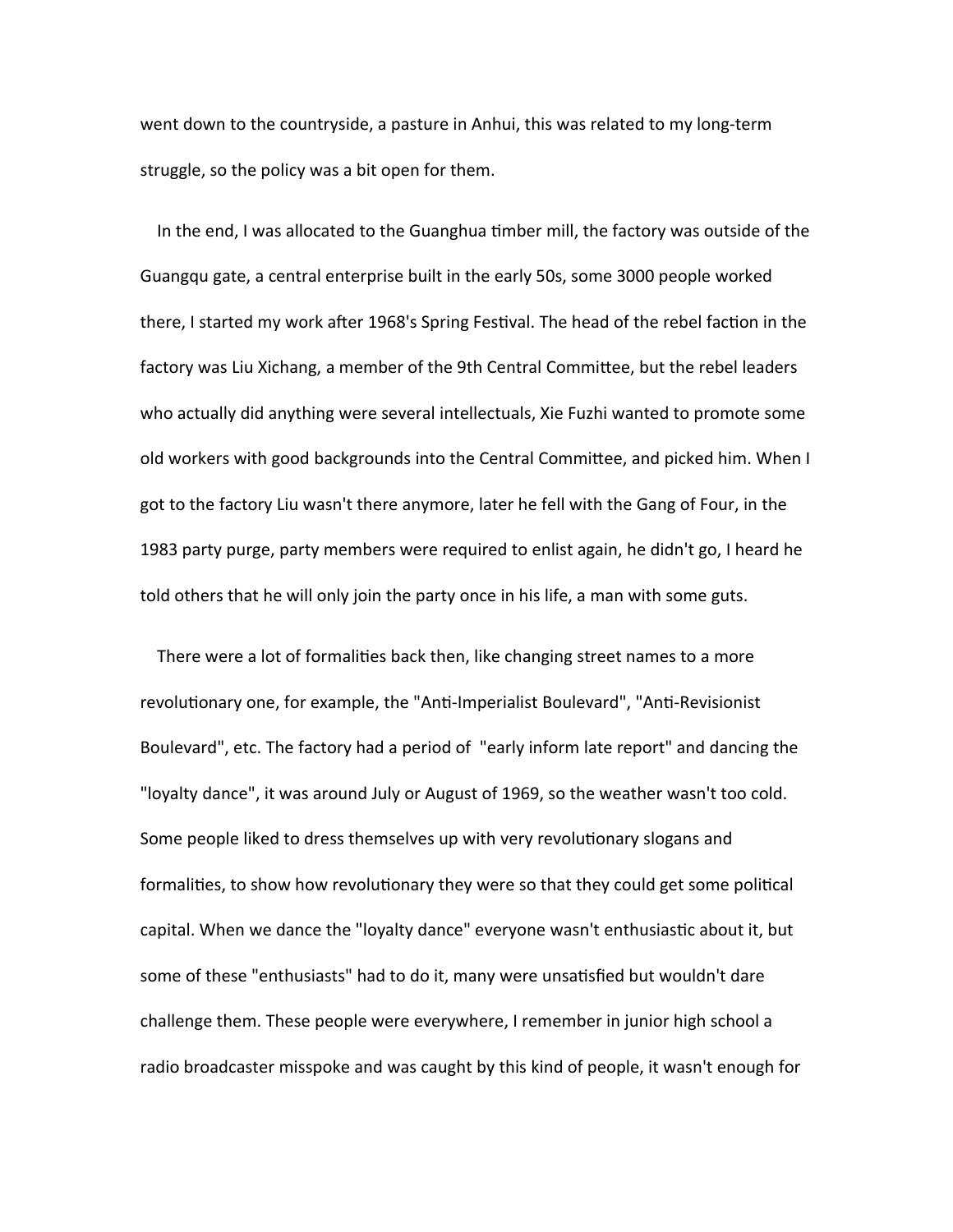them that she self-criticised, they were holding a struggle session against her, saying that she said it deliberately. Stuff like early inform and late report looked loyal and revolutionary on the surface, and no one dared to oppose it, but in private they thought it was boring, and these people were detracting from the real struggle. There was also a time where we would compare the size of our badge, there was even a trading market for badges in front of the main gate around the fences. Some people took aluminium alloy to make badges, and as a result, there weren't raw materials for planes, Chairman Mao had to step out and say "give me back my planes". Sometimes later, these "enthusiasts" saw that there weren't political benefits, so they lost their enthusiasm, "early inform" happened for about a month then stopped.

 The content and method of struggle are themselves a reflection of the laws of class struggle, the goal of these people is to, first, gain political capital and, second, to attack others. The people who actually had historical problems were the ones who didn't cause trouble and worked hard, there was someone who served in the KMT military in the timber mill, he was struggled against in every campaign, the cadres liked to beat on dead tigers, in fact, they were disrupting the direction of the struggle, the people in power liked to do it a lot, it's a very devious scheme, the goal was to find a scapegoat, and protect themselves, this method of conducting class struggle was reflected in the internal logic of class struggle.

 Besides these formalities in the short run, there were a lot of study sessions in the factory, learning about editorials, policies and documents, also attending the discussion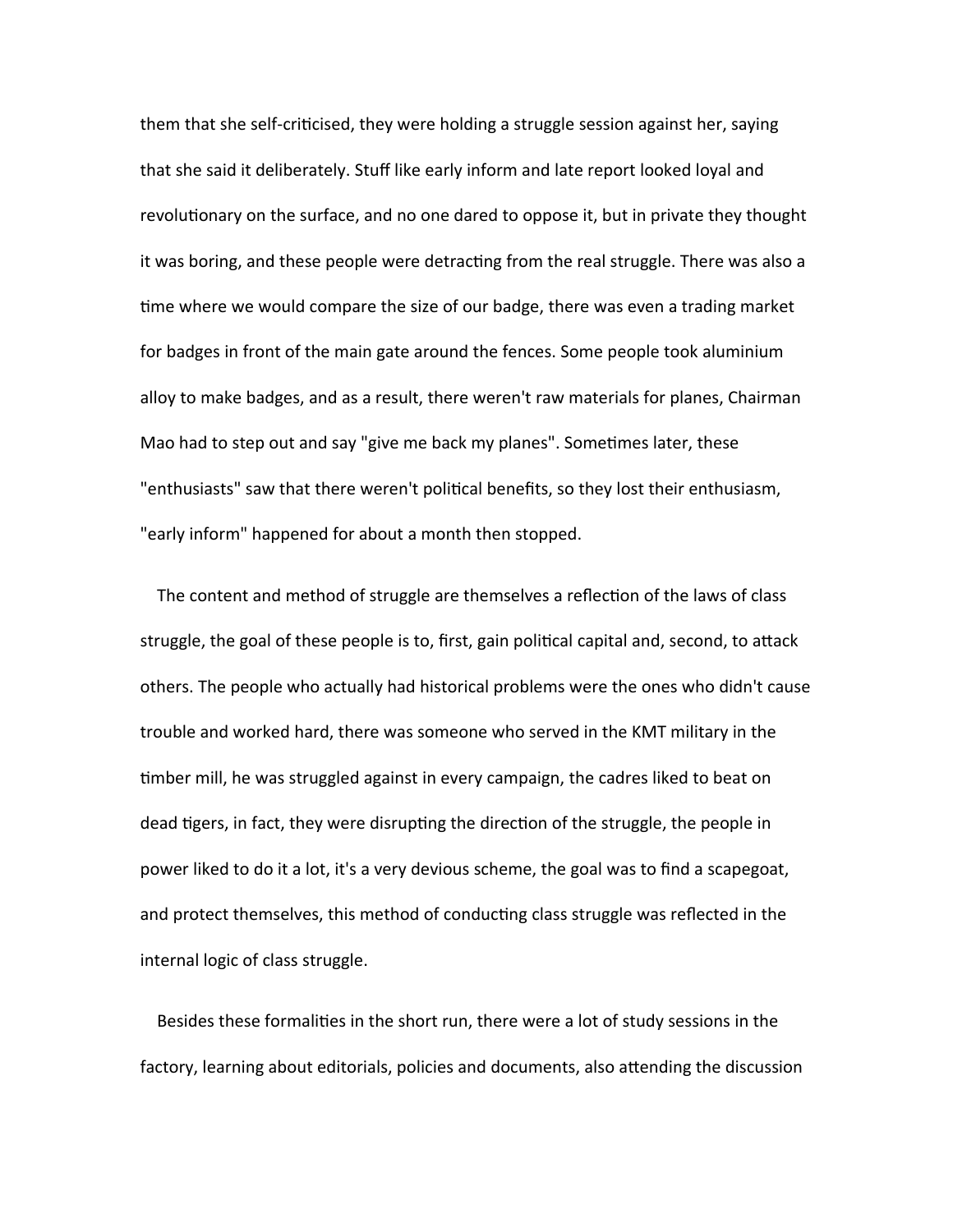on the 4th NPC's Constitution, discussion on the 4th five-year plan, etc, I have experienced all these. Normally, studies began after day shifts ended, or before the night shifts began, it was carried out among a section or a team. I was there when they discuss the Constitution and the 4th five-year plan, in the discussion, we first talked about the general direction of development of the country during the five-year plan, then in the discussion we talked about how the potential of the factory can be expressed and how it would help with the overall national plan, in the discussion there was a clear feeling of Our factory was a part of the country, we didn't work for someone, the product and course of economic development didn't belong to anyone, it was closely connected to the interests of everyone in the country; When discussing the overall direction of the country, we talked about our factory and our own works, which part of the country needed development, what was missing in the production of our factory, the workers raised much good advice on technological advancements. There weren't much of a gap in people's wealth, so if the country grew, you would get a cut of the share, we felt like the prospects of development was connected to us.

 I started in workshop 8, producing plastic veneer, with it, we could glue splinters together and glue an entire veneer on top to make it look nicer. the veneer was made with several layers of kraft paper glued together, put it in a hot press, then you controlled the pressure and temperature of the steam, you have to be familiar with the characteristics of the machine and know its temperaments well to control the time, it took about a few months to learn, unlike turners who would always have problems with familiarity. A few dozen minutes in the press, then the next one, 7 or 8 times a shift.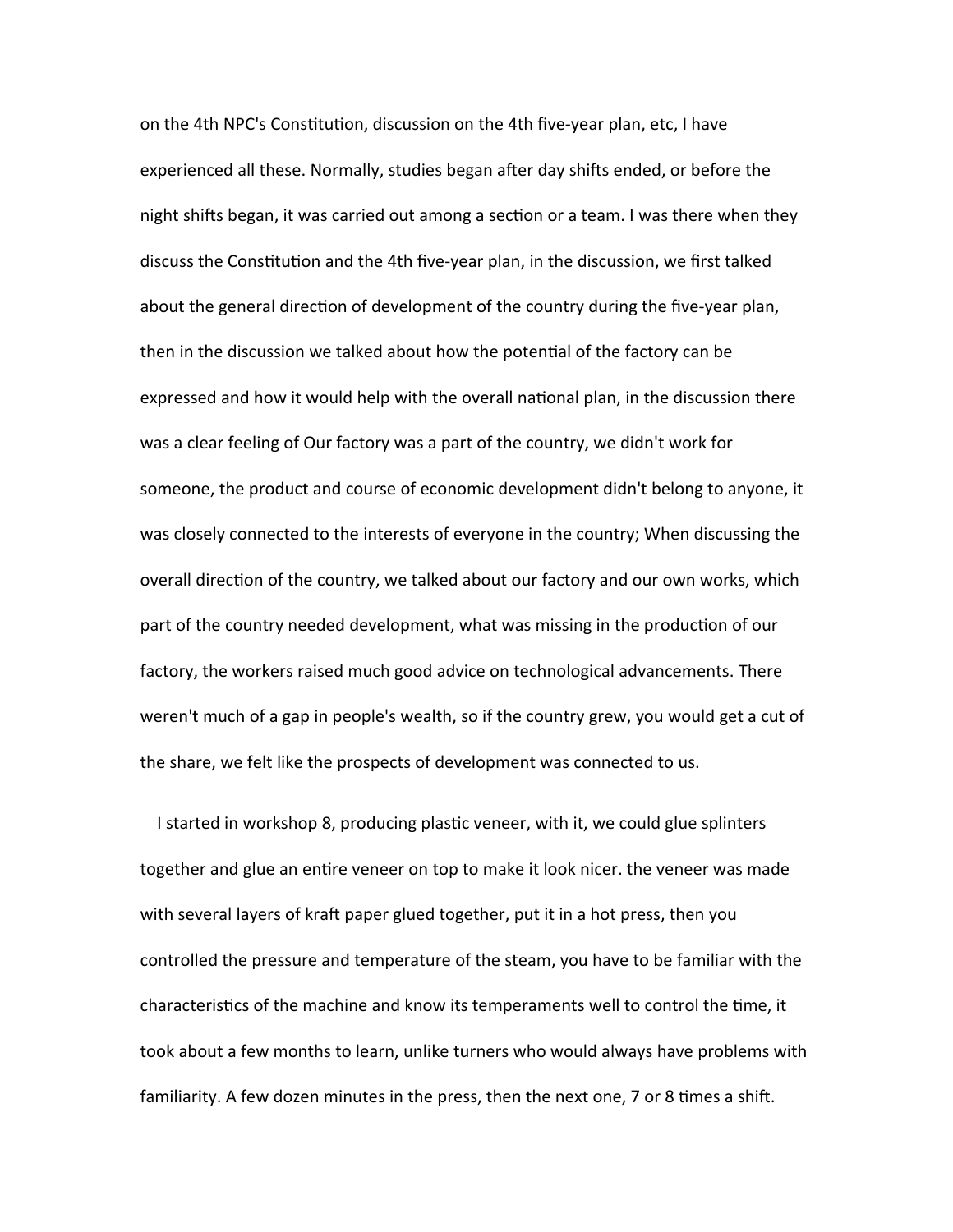After one board was done you could go rest in another room, people chatted, some even sang model operas like the Red Lantern out loud, I miss that time a lot.

 Studies were very important, there were sessions daily, 1 or 2 hours before work, workers with wife and children thought it was a burden and wanted to go home early. Workshop 8 was modified to produce fibreglass at the time, it was a military product, so me and my cousin, as well as another foreign-born Chinese, was transferred away, in 1970 we were at workshop 5. In workshop 5 the director told me that I can choose not to take part in the study session, I said I want to take part, he said again strongly that I can choose not to. This really pissed me off, they just didn't want foreigners to learn the documents issued by the Central Committee. After the 2nd session of the 9th NCCCP, Chairman Mao said we shouldn't be fooled by the likes of Chen Boda and encouraged us to read original works by Marx and Lenin and recommended 6 books, they still wouldn't let me take part, so I bought the books myself, recently I found the "Anti Duhring" I bought back then, all the lines in the book, I drew back then. I also bought Lenin's "Dialectical Materialism and Empirio-criticism", as well as "Capital", I didn't finish volume one, the studies at that time was connected to learning "one divided to two" and criticising "two into one" in my junior high school. Because the cadres didn't want me to learn, I was determined to do the opposite and learned it really hard myself. What I studied back then left a deep impression on me, after I went back to the US, the "poison" of Marxism-Leninism still couldn't be cleansed, the logic of capitalism just couldn't convince me. But everyone is different, my cousin Carma also learned it, but her thoughts transformed thoroughly after she went back to the US.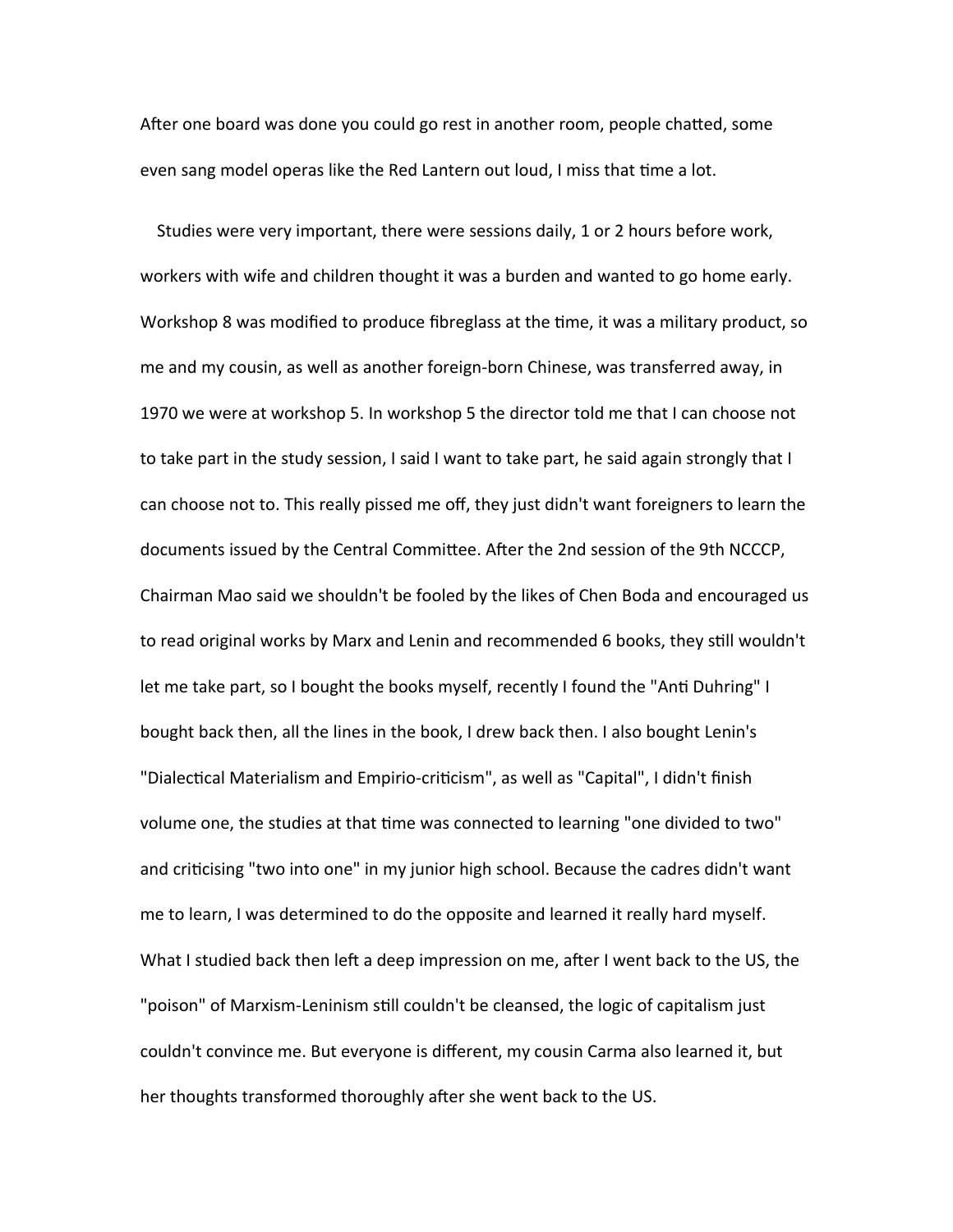The average worker no only had to learn the original works, they also had to learn the documents, when they came back sometimes they say they learned about this or that document, but they wouldn't tell me. Many workers actually weren't enthusiastic about learning, but when it was organised they had to go, they were reluctant, some have some complaints as well, saying: "the nationalists taxed you a lot, but the communists have meetings a lot." Some people just wanted to go home when they were off work, but because they didn't want to study and attend meetings, they lost their positions as masters of society unknowingly, and now they are wage labourers. You didn't study early, so now you'll have to figure out how to liberate yourselves again.

 Amongst the factory management, the Angang Constitution was talked about a lot, as I see it there were still imperfections, or else we wouldn't need the Cultural Revolution. There weren't enough changes in the ownership and the relationship between people, especially between the cadres and the masses, the Angang Constitution wasn't enough to rely on, how was the leadership selected, what was the position of the mass organizations, what were the uses and position of the big-character posters, these were unsolved in the Angang Constitution. Cadres joining the Revolutionary Committees in "triple combination" during the Cultural Revolution had to be recommended by the masses, inspected and agreed upon by the masses, the masses can criticise the cadres through debates or big-character posters, all these were not in the Angang Constitution.

 In the five years being a worker in China, among the workers I know, not many hated the Cultural Revolution, on the other hand, many thought that only a mass campaign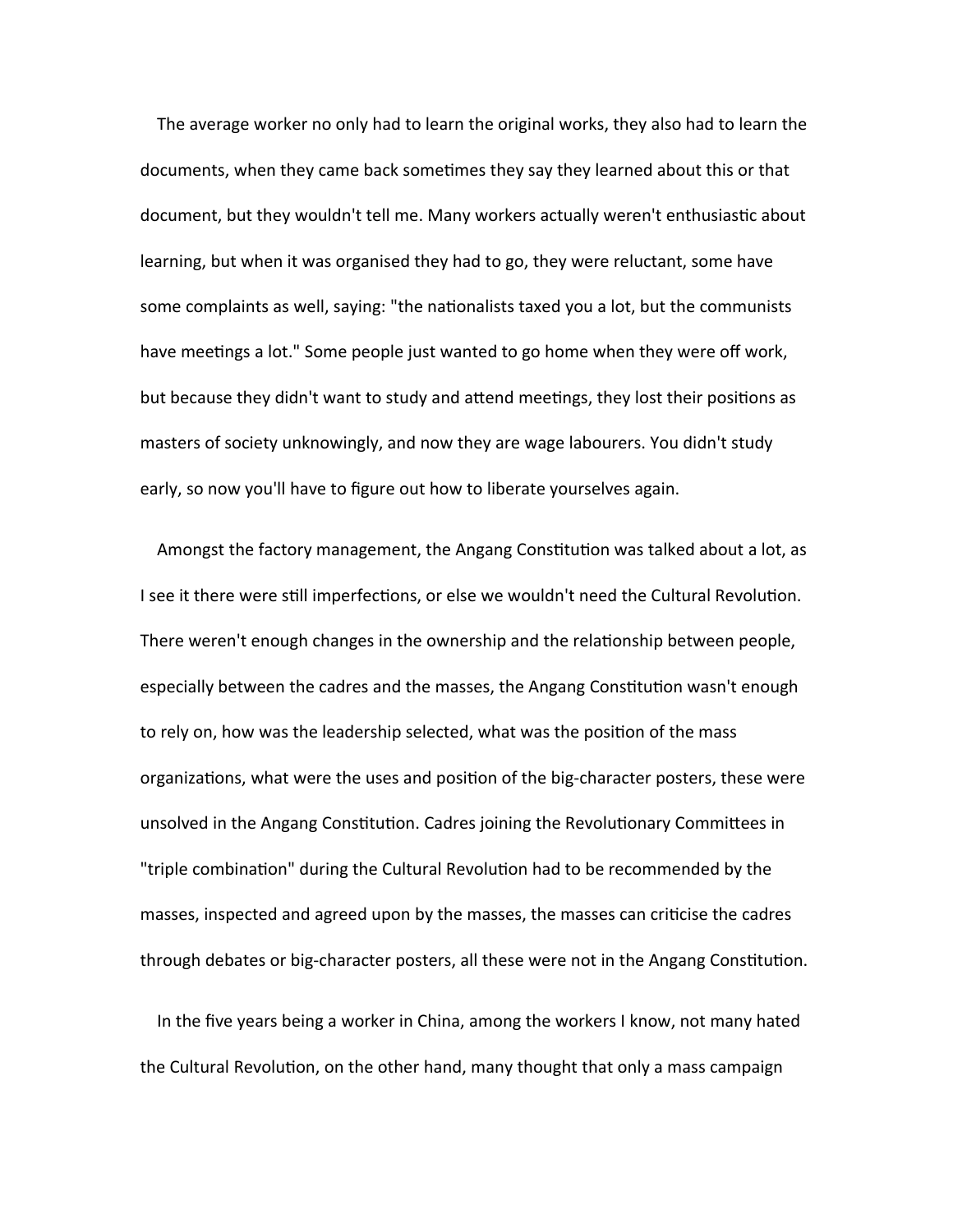like the Cultural Revolution can truly deal with bureaucratic corruption. During the Cultural Revolution, if the leadership wasn't popular, you wouldn't be able to lead anyone, it was difficult for cadres in the factory to corrupt, if you got caught by the masses, and a big-character poster was put up, you'd have a very hard time being an official. There were countless instances of peasant uprisings where the "lows" offended the "highs", but the Cultural Revolution was the first time in Chinese history where the "lows" offended the "highs" en masse in a mostly non-violent (in essence democratic) form, it was different from the rule of force of the previous ruling classes, it was a "struggle" with words, with reasoning------to speak and air opinions loudly, big-character posters and big debates were the characteristics of the Cultural Revolution, only this can the rights of the workers to democratically manage industries and supervise directors be actualised. The workers back then had iron rice bowls, and they weren't afraid of the cadres, so they dared to raise their opinions, write big-character posters, even though the cadres didn't have many ways to punish the workers, but there weren't many free riders, production exceeded plans almost every year.

 The Soviet "director responsibility system" was proposed by Lenin, they needed to struggle their way out from the state of anarchy, and the Angang Constitution was a great step up from the "director responsibility system" and the"Magnitogorsk Constitution", pulling the masses and cadres closer. In the Guanghua timber mill, mostly it was according to the Angang Constitution, cadres attended labour, workers attended management. In an American factory, the workers were very nervous when they saw their bosses, this was not the case in Guanghua, the workers did what they were doing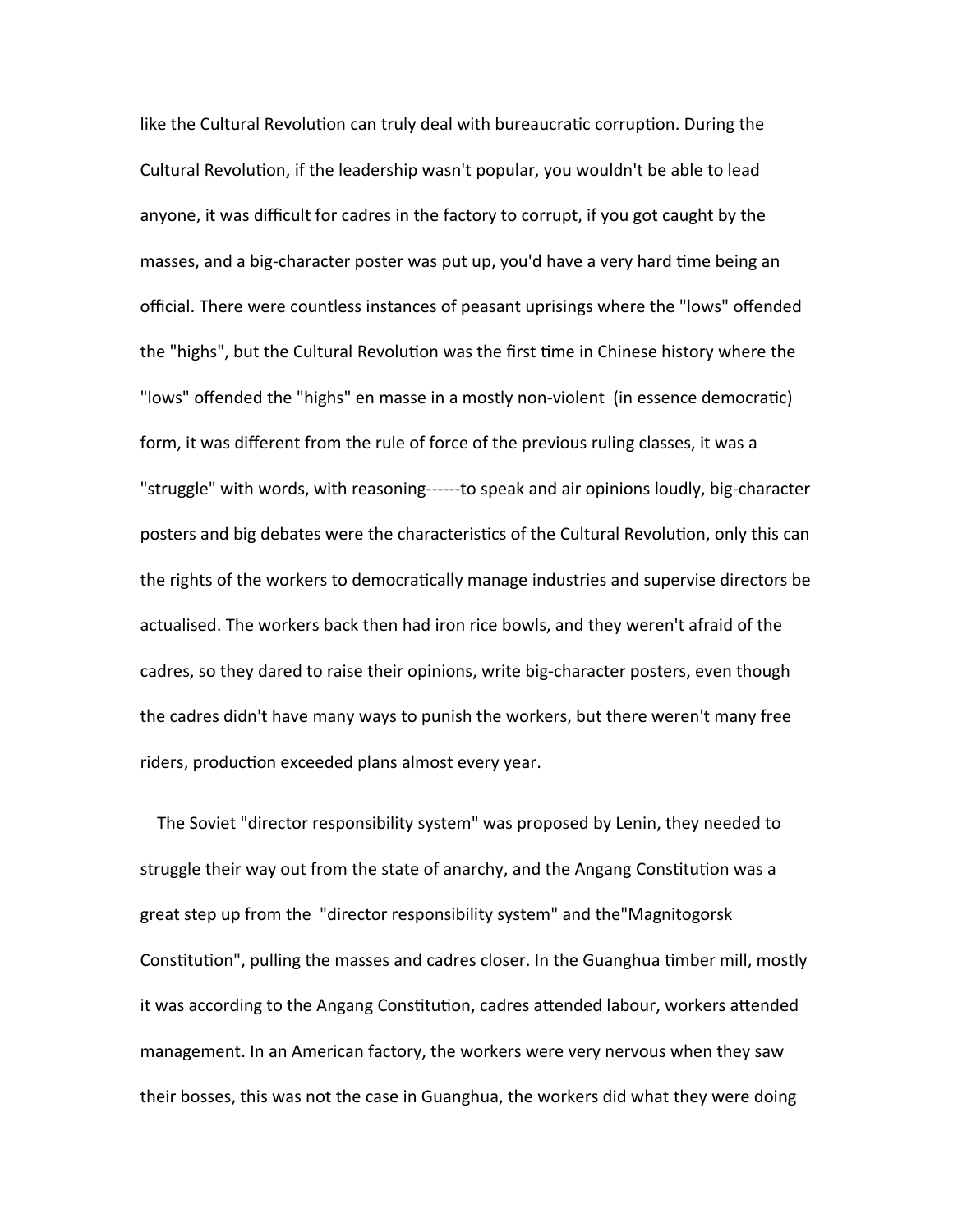even when the cadres came, chat, read newspapers, some even asked the cadres: ah, haven't seen you in a while, meaning you're disconnected from the masses, the cadres would have to explain instead, why he didn't come down to the workshop, like admitting to a mistake. The workers weren't afraid of the cadres, instead, the cadres were a little afraid of the workers, afraid of their big-character poster. The workers not being afraid of the cadres, this was a true democracy. Workers in America were different, you have to work hard when the foremen came and if you don't work, you leave, the management is in total control of your job opportunity, that is a very great power.

 The problems in the factory were usually solved very quickly in the meetings, without the need to put up big-character posters. Many different opinions were raised, but there weren't many personal attacks, most people were reasonable. There was one very talkative colleague, jokes came out one by one, chatting with him would give you a happy day of work. Another was nicknamed "Big Stone", he was the kind that would have an opinion on everything, his head was full of ideas, the factory and workshop directors were really annoyed by him, whatever job the directors assigned him to he would have a difference of opinion, he also organised basketball matches outside of work, truly an activist. Once he suggested a lift to be installed at the heat press, to reduce the manual labour needed, the workshop director worked at that post in the past, and thought it was no big deal, and so wasn't too enthusiastic about it, because Big Stone raised it every time, his suggestion was passed in a meeting, so it had to be done his way. The workers were in high positions in society, they had the right to speak, the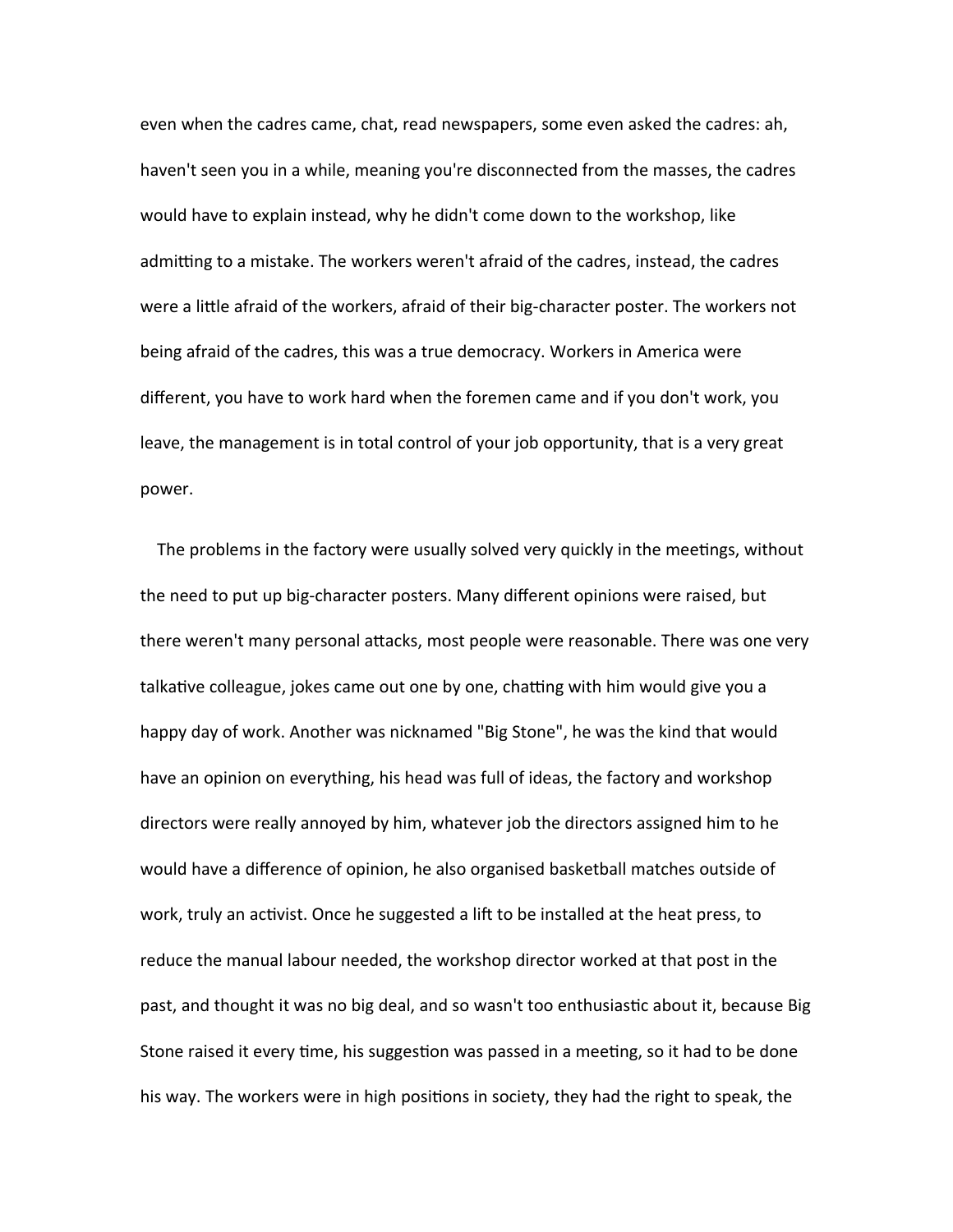cadres were low, it was considered a mistake if they were detached and wasn't one with the masses, inside the factory the cadres and workers were close, though it was not done according to any set rules, what was being done was the stuff in the Angang Constitution. With reasonable advice from the workers, the production process can be improved, the workers indeed felt like they were the owners of the enterprises, there was no need to set another set of rules, tying the workers down in a top-down fashion.

 Some workers complained back then, saying that their wages stagnated, they also had complaints with the style of work of some leaders, despite these complaints, their work wasn't effected, if you watch them work they were still very serious. After all, working in a factory gave you ample opportunity to free ride, but not many took it, compared to the American workers, these workers in Guanghua were the "dumb" types, rarely used their opportunity to free ride. The most unreasonable were the shifts, day shift and night shifts swap every week when I finally got used to one it switched to the other. However, if the shifts swapped monthly, the habit would be more reinforced, and it would be harder to go back, there was only one workshop where a group of people only had night shifts. Large policy changes had to be debated on a large scale, many workers were used to the shifts, so when I proposed to change it, not many responded. Besides old habit, looking down from the top, there should be a rule to judge what was reasonable and what was not in a given time, this shows the difference between the individual and the big picture.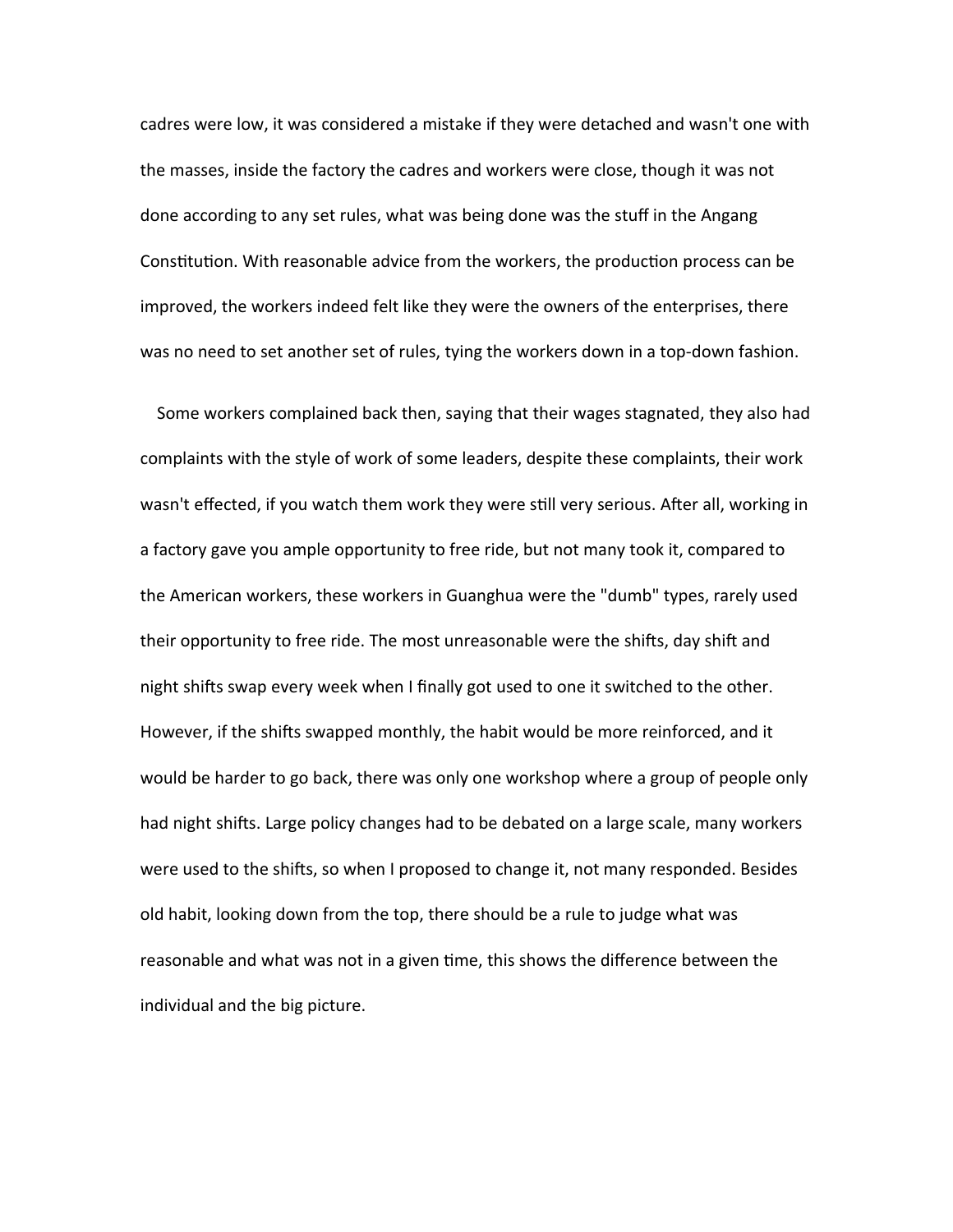I never heard about the employees' representative congress, but there was a workers' representative congress formed from the unity of the rebel factions. In 1970 the 4th NPC was being prepared, our factory had discussions on the Constitution, attended People's Representative elections, back then whenever something big happened in national politics, mostly within workshops and teams, the small groups would compile their opinions. The meetings sometimes were formalities, sometimes there was a factory-wide meeting, the most often discussed topics were on welfare and canteens. Whenever the cadres did anything people disapprove of, came the big-character posters, there were no formal procedures, due to these hidden threats, the cadres didn't mess around, because the cadres and the masses were opposed to one another, there were many channels for opinions to be heard, and they were effective. When discussing the production plans, some things were obvious, the workers didn't know as much as the cadres on issues like technological advancements and personnel allocation, so if the workers thought it was reasonable they would simply agree. safety problems, like somewhere that always broke, and should be noticed, these and be raised during work, no need for very formal procedures.

 The employment and wages were guaranteed, the cadres had power there, so there was little space to mess with people. When giving people a raise, it was not determined by the cadres, first, there would be a plan by the workshop, then it was discussed within the teams, it was discussed twice in both the workshop and the teams before the final decision, this discussion often got heated, egalitarianism among the workers was prominent, you got a raise last time, so it's my turn now, young ones with less burden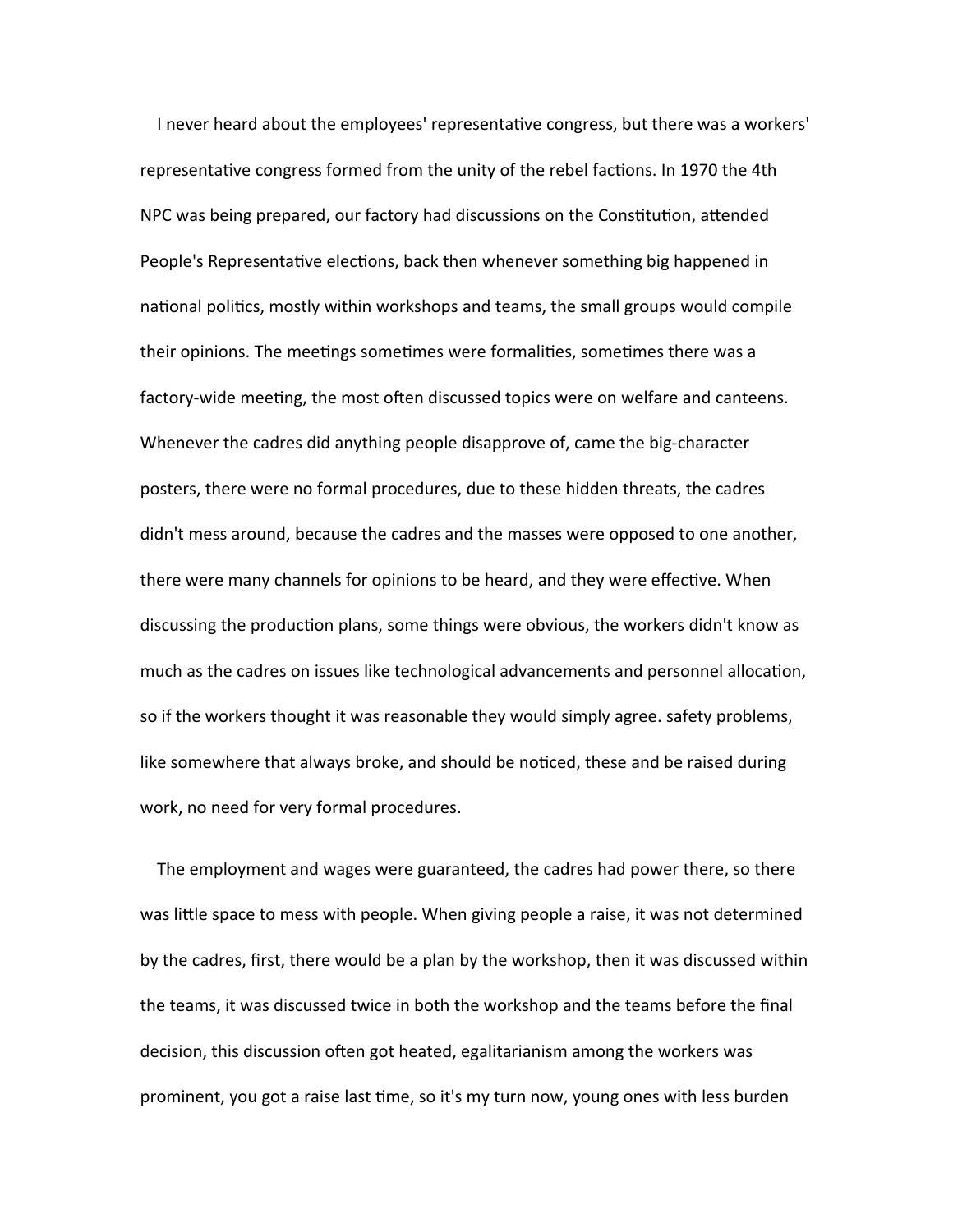should step aside, for now, some old worker with a family should be considered, that sort of thing. Western companies also did this, calling it building team spirits, later when I worked in AT&A I found out something interesting, their raise was given like in Dazhai, "self-promotion and public discussion". If the workshop director ignored the workers' wishes and gave someone a raise anyways, we would have a hard time doing his job later, the workers were unhappy and they have many ways to resist, when you allocate jobs they would say "oh didn't you give so and so a raise? Go find him then." The cadres lacked a stick to deal with these workers, so if you were not popular, you really couldn't lead, doing anything or giving a raise had to be agreed by the majority, if there were only a few troublemakers no one would care. For the cadres, pissing off the majority to please the minority was definitely not worthwhile. Besides there were the big-character posters, the workers can speak whatever they wanted, the cadres couldn't retaliate. Back then workers didn't feel much pressure from the top, because the cadres weren't in control of the workers' lives, at best they could give them some hard times on raise and job allocation, it was small scale, not much interest was involved, so people were happy.

 Amongst the colleagues at the time, most of the old workers were thankful for the socialist system, they thought that without socialism there wouldn't be them, so they invested their lives on work, some workers in Guanghua came from the villages, compared to the villages it was much better and they were satisfied. One of my colleagues was from a village in Hebei, he went back home every two weeks, with two bags of sawdust on his bicycle, he rode more than 100 Li to bring those back home as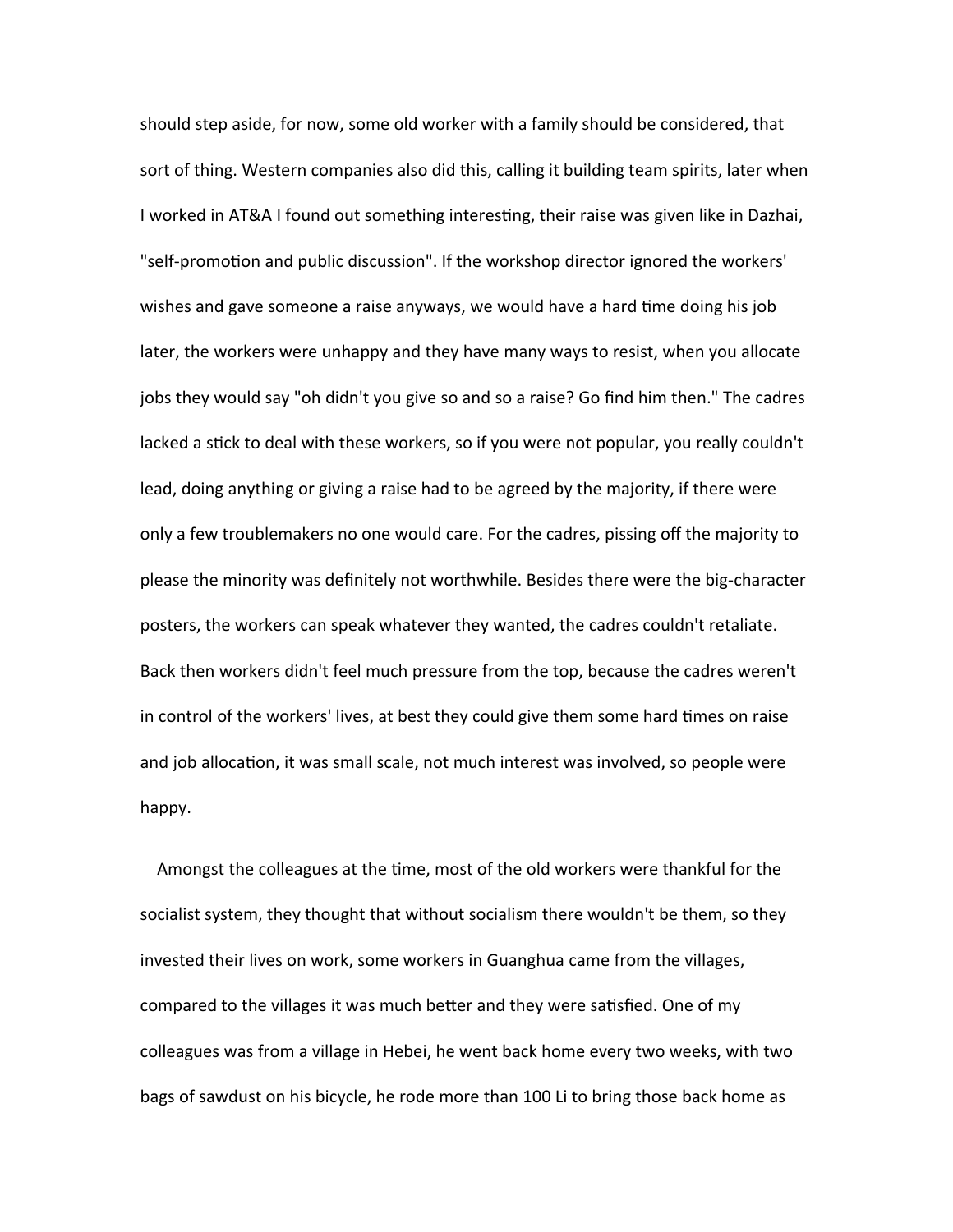fuel, this person was transferred from a brick factory in the countryside, he did this all year, and did care much about what happened in the factory beside his assigned job, his thoughts wandered outside of our circles, in his own world. Another was nicknamed the "Little Lazy Bun", he was so passive, besides his assigned duties he never helped anyone, others would give you a hand when they finished and you were still busy, then we could rest together. Lazy Bun was the extreme minority, he wouldn't cause any trouble, just wouldn't help anyone, so others didn't help him, he isolated himself and lost face, others looked down on him and gave him the nickname. It wasn't official, but this kind of "peer pressure" was powerful. He was from a small owner's background, so he was resistant to the new system, people born in a freelancer family were also more passive, they also wondered outside of people from their age.

 Besides work conditions and income, the pursuit of the meaning in life was also very important, my parents left America for Yanan, living and working conditions were much worse compared to America, but they thought building a career and living in poverty was meaningful, it was a life worth chasing after. My father was responsible for breeding the farm's cows, my mother used her knowledge in physics to improve agricultural tools and design cowsheds, I was born in Beijing, raised in a state-owned farm in Xi'an. My father often said that we eat to live, not live to eat.

 Levelling in the factory started with the apprentice worker, two years later it was level one, then level two, with a monthly income of 38.61 Yuan, this was upgraded per two years, for level three you had to wait for an opportunity. Back then Lei Feng's spirit of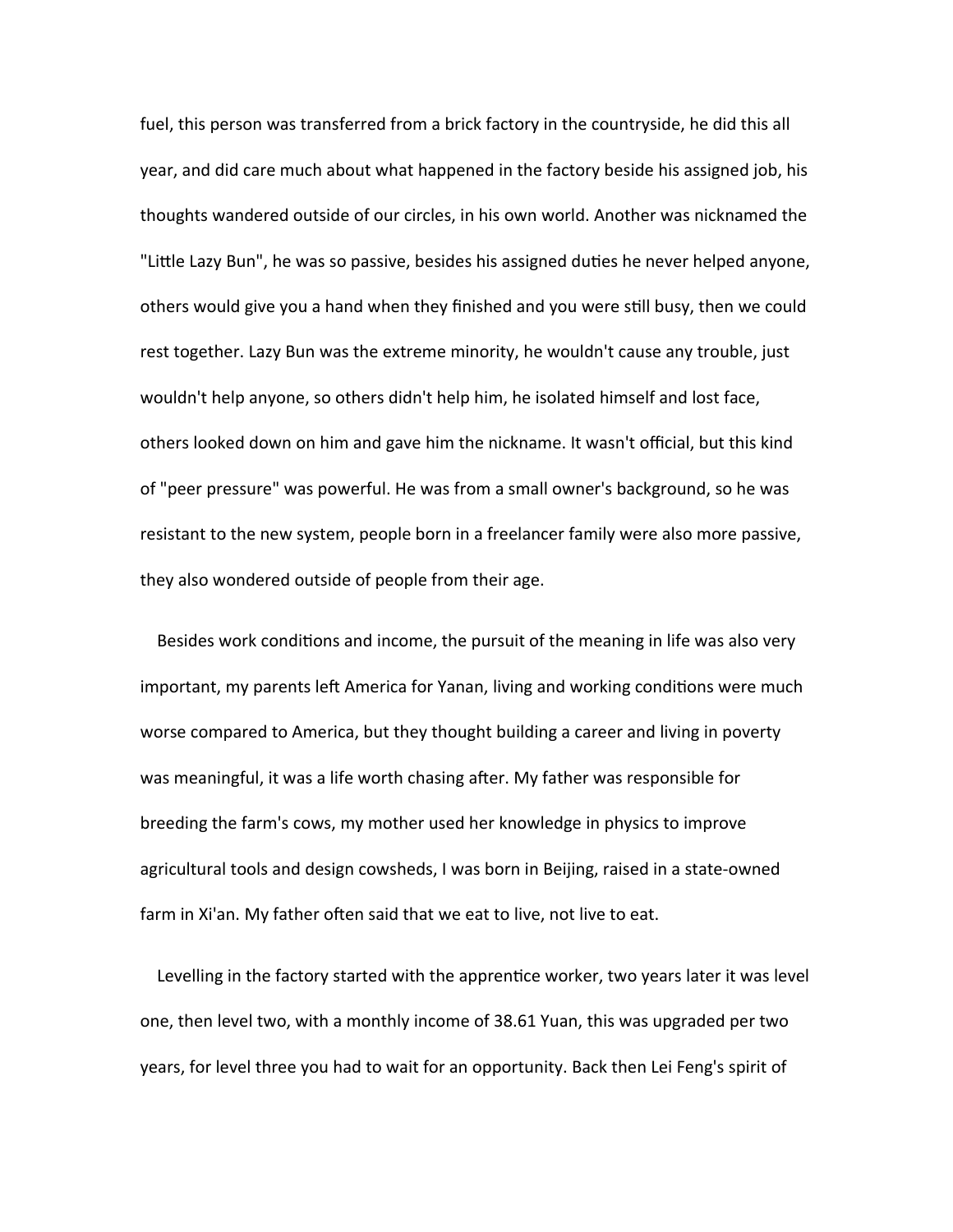being a screw in society was promoted, I was prepared to be a screw of society forever when I was a worker, and I was contempt with it, putting all my hearts and minds on production, see if there was any technology that could be improved, working on those machines every day, looking and observing everywhere, once I noticed the steel foundation of the heat press was broken and in need of repairs. I thought about being a technician and climbing the ladder only after I got to America. I didn't think much in Guanghua, about my prospects, and what I needed to do next, I just thought about doing my job well, the thought of going to university didn't even come to mind. Material things were not many back then, differences were not pronounced, maybe there were people who wanted more power, but whether it was the workers or the cadres calling the shot was still up for debates.

 In the early 80s, there was this saying in the Reform narrative of "eating from a big pot breeds free riders", actually me and my colleagues didn't know how to free ride in the Mao era, I learned in after I got to America. Looking back workers under Mao was actually quite "dumb", thinking that our work was not for the profits of the capitalists, but for the country and ourselves, so there was spontaneity when we work, we didn't need the cadres to force us or watch us. Real workers who were on the frontlines have a sense of accomplishment for their work, they have connections with their products. Living, eating and working with the workers back then, people's relationships were good, it was warm and really makes you nostalgic, we ate in the canteens, lived in the dorms, and studied together. I missed home when I got to the US, not just my parent but also the workers in Guanghua, even in my dreams.